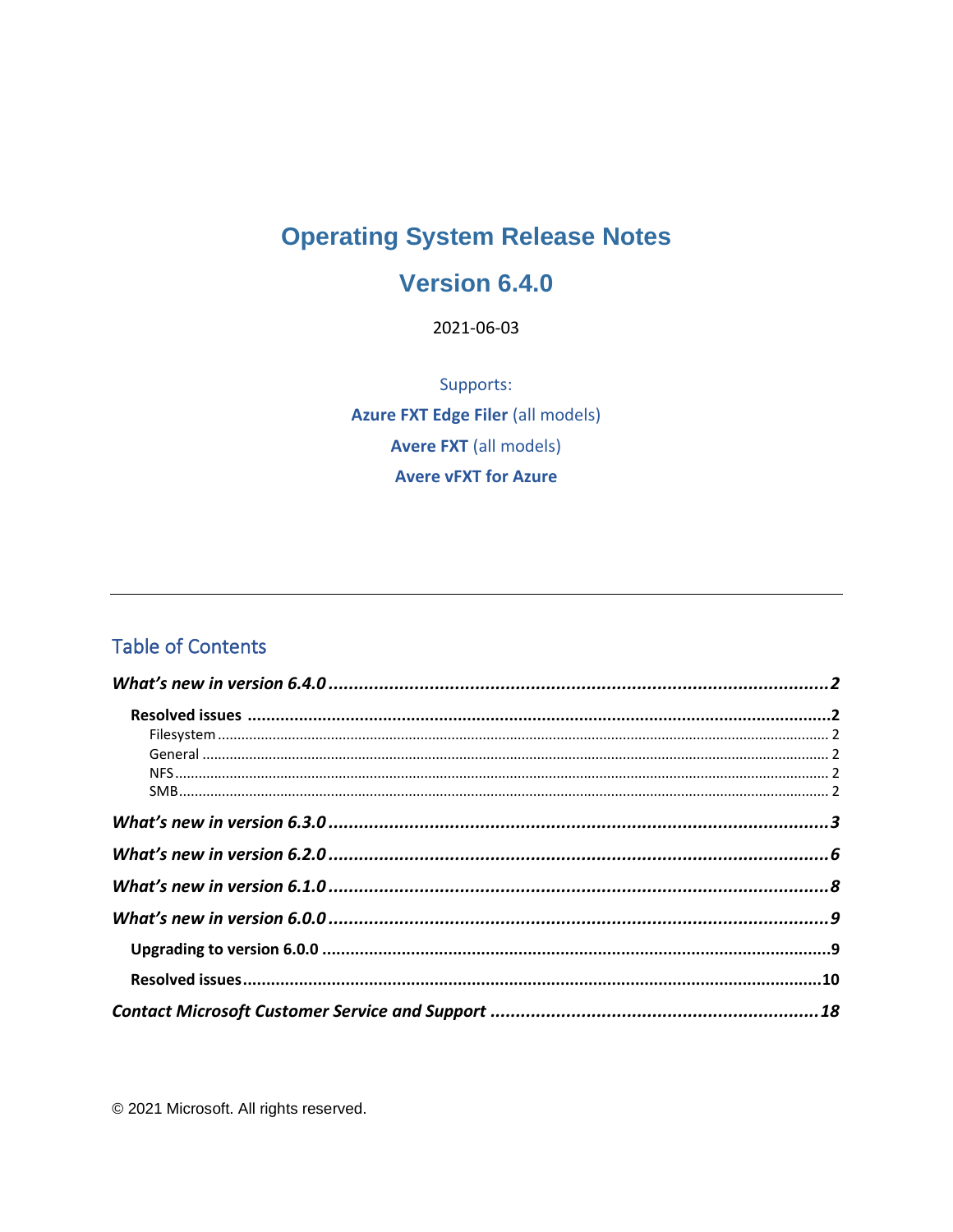# <span id="page-1-0"></span>**What's new in version 6.4.0**

### <span id="page-1-1"></span>**Resolved issues**

<span id="page-1-4"></span><span id="page-1-3"></span><span id="page-1-2"></span>

| <b>Filesystem</b> |                                                                                                                                                                                                                                                                       |
|-------------------|-----------------------------------------------------------------------------------------------------------------------------------------------------------------------------------------------------------------------------------------------------------------------|
| 9703402           | Fixed a bug that could cause the system to return uninitialized attributes for the root<br>of a storage junction.                                                                                                                                                     |
| 9880987           | Fixed a problem that caused the cache to only free half the space when removing<br>very large files (over 8 GB) from the cache.                                                                                                                                       |
| <b>General</b>    |                                                                                                                                                                                                                                                                       |
| 8870470           | Fixed a problem with IPMI configuration. The order of IPMI commands was changed<br>to make it possible to assign a static IPMI address to a cluster node. Before this<br>change, a static IPMI configuration change could automatically be reset to DHCP<br>mode.     |
| 9448288           | Increased the amount of memory reserved for the operating system in certain system<br>configurations to avoid memory swapping.                                                                                                                                        |
| 9500936           | Fixed a bug that could cause a cache to repeatedly toggle between degraded and<br>healthy state when there was a misconfiguration in the LDAP user/group download<br>setting.                                                                                         |
| 9518754           | Fixed a bug that caused the core filer creation wizard to hang indefinitely if the user<br>created a new Azure cloud credential as part of the operation.                                                                                                             |
| 9832589           | Addressed an uncommon startup race condition that could result in the filesystem<br>process's failing to start up correctly when a node is rebooted.                                                                                                                  |
| <b>NFS</b>        |                                                                                                                                                                                                                                                                       |
| 9546191           | Resolved file location issues that caused NFS Kerberos access outages after an<br>upgrade to the Heimdal library FreeBSD port. The upgrade, introduced after Avere<br>OS version 4.8.11.2, changed the expected default location for Kerberos<br>configuration files. |
| 9546195           | Fixed a problem that prevented a condition from being raised when the Kerberos<br>keytab could not be read.                                                                                                                                                           |
| 9774594           | Addressed a defect that caused the login services feature for AD/LDAP to fail to<br>authenticate users.                                                                                                                                                               |
| <b>SMB</b>        |                                                                                                                                                                                                                                                                       |
| 9377921           | Fixed a problem that caused the User/Group download process to not download user<br>and group data from the configured source after a management service restart.                                                                                                     |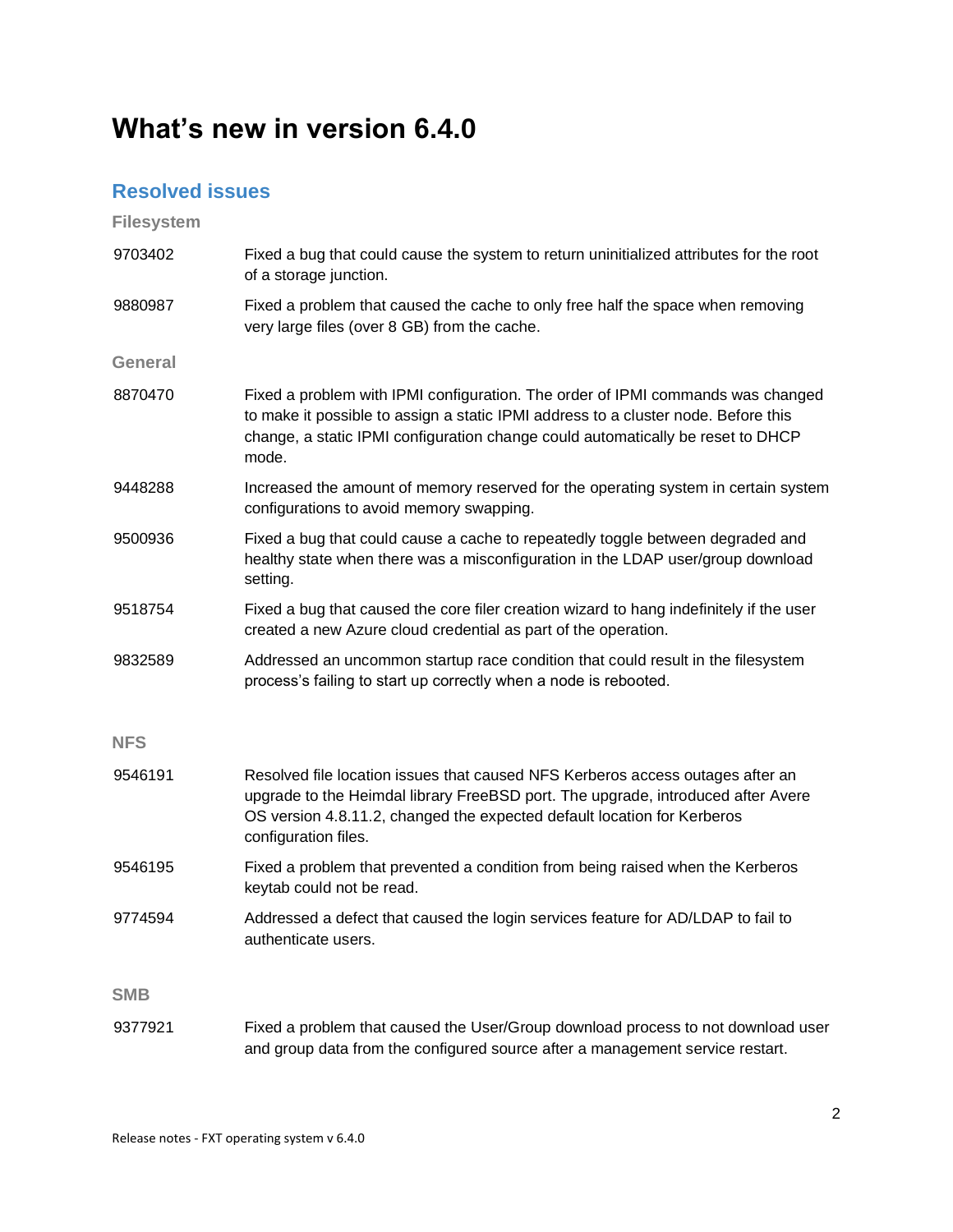Before the fix, the defect could result in failures involving SMB access to POSIX mode bit shares, NFS extended groups, or NFS Kerberos.

9546194 Fixed a potential user/group download failure that could occur when NFS Kerberos and SMB are enabled. This change prevents the failure by disabling a feature that is specific to FXT cloud core filers. This change means that UID and GID information must be available to the cluster before any files or directories are created in a cloud ACL share.

## <span id="page-2-0"></span>**What's new in version 6.3.0**

#### **Resolved issues**

**Filesystem** 6278225 Fixed initialization processes to prevent a possible core loop. 7664979 Updated writeback procedures to allow changed data to be flushed to the back-end server without suspending the vserver. The new procedure suspends client operations to the affected core filer instead of suspending the server. This allows operations to continue to other core filers while one is being flushed. 8882996 Improved the efficiency of read-ahead read requests between the cache and cloud core filers by avoiding unnecessarily copying data that is read multiple times. 9283295 Changed the sliderFlags statistic to show different values for Unknown and NotCompliant states to enable compliance detection when unmounting a core filer export. 9285385 Improved reliability of diagnostics captured after a service failure. 9304127 Improved performance of services during initialization and after a service failure. 9327444 Improved recovery time after a service failure. 9638489 Fixed an issue that could cause the cluster to fail to locate the latest version of an object after a truncated result was returned from a REST list request to a non-Azure core filer. 9652776 Fixed an issue where the cluster failed to clean out-of-date snapshots of some objects after a truncation happened in the result of a REST list request to a non-Azure core filer. **General** 7842142 Added a per-junction language setting dropdown to the **Create Junction** dialog with the options **utf-8** and **undefined**. Before this change, all junctions behaved as if they had a language setting of **undefined.**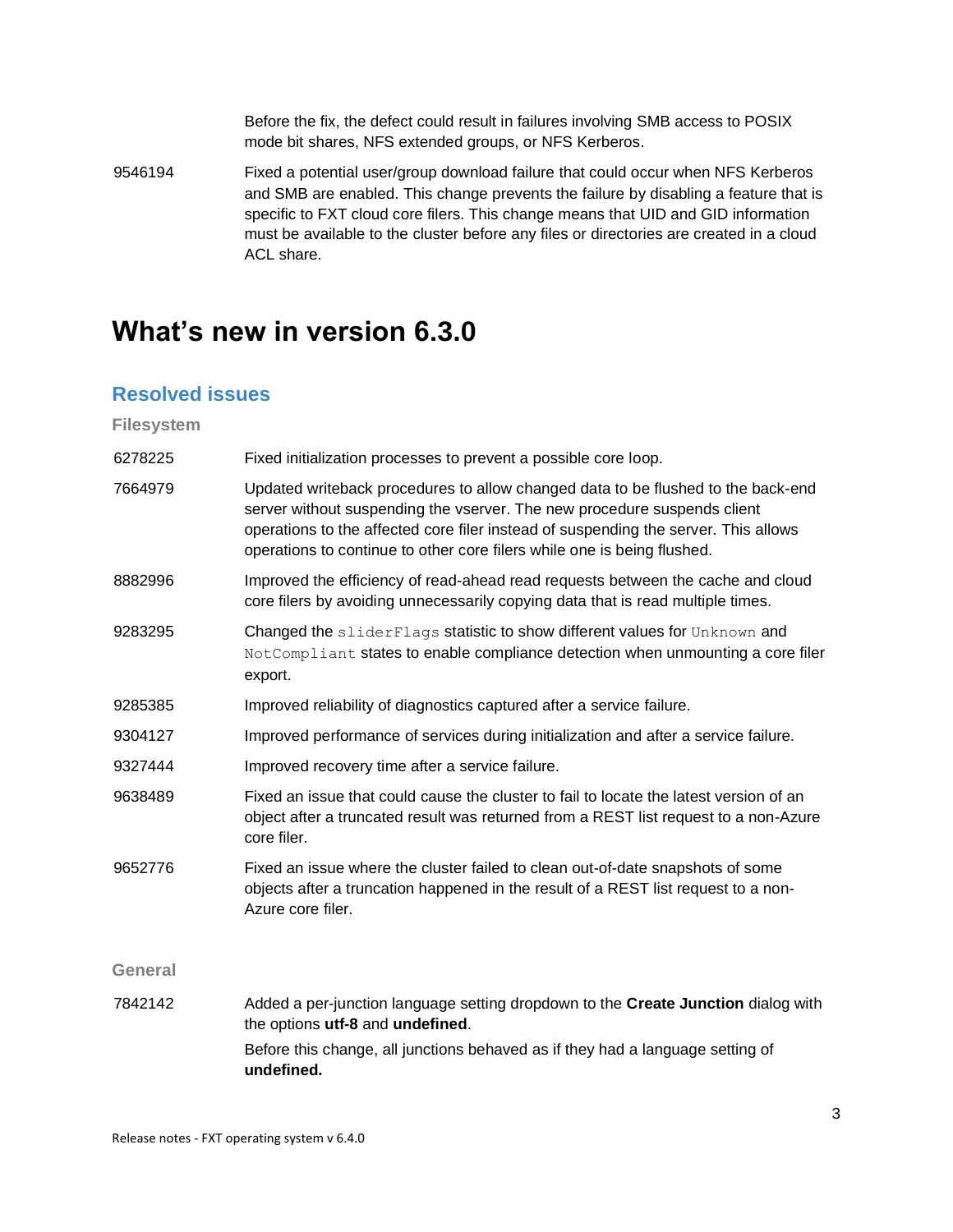|                    | There is no automatic behavior upon upgrade to a release containing this change.<br>The XML-RPC method vserver. addJunction defaults the language setting to<br>$utf-8.$                         |
|--------------------|--------------------------------------------------------------------------------------------------------------------------------------------------------------------------------------------------|
|                    | The XML-RPC method vserver. modifyJunction preserves the language setting<br>unless specified.                                                                                                   |
|                    | For cloud core filers, the best practice is to specify a language setting of utf-8.                                                                                                              |
|                    | For NAS core filers, the language should match the core filer language. Set the<br>language to undefined only if the cache policy for the core filer does not have Local<br>Directories enabled. |
| 8438737            | Removed unsupported cloud core filers from the dropdown selector in the core filer<br>creation wizard.                                                                                           |
|                    | Removed: Swiftstack and ECS                                                                                                                                                                      |
|                    | Remaining: Cleversafe, HGST, Amazon, Google, and Azure<br>$\bullet$                                                                                                                              |
| 8866722            | Updated the Azure Linux Agent (waagent) to the latest available version.                                                                                                                         |
| 9248971            | Removed a seldom-used "Internet VLAN" feature that allowed customers to specify a<br>VLAN to use when performing three particular administrative actions:<br><b>GSI uploads</b><br>$\bullet$     |
|                    | SPSAgent polling of the command server<br>$\bullet$                                                                                                                                              |
|                    | Downloading OS upgrade packages                                                                                                                                                                  |
|                    | To support environments that do not permit direct internet access, please configure<br>an HTTP proxy that is reachable by the cluster.                                                           |
| 9275685            | Upgraded Jinja to 2.11.3 to address CVE-2020-28493.                                                                                                                                              |
| 9416689            | Upgraded the Python cryptography package to version 3.3.2 to address CVE-2020-<br>36242.                                                                                                         |
| 9586713            | Fixed a race condition that could prevent internal configuration files from being<br>properly distributed between cluster nodes in a timely manner.                                              |
| 9615569            | Updated OpenSSL to version 1.1.1k to address CVE-2021-3449 and CVE-2021-<br>3450.                                                                                                                |
| <b>NFS and SMB</b> |                                                                                                                                                                                                  |
| 5635023            | Updated code to avoid an out-of-memory panic and an associated SMB service core<br>file that could occur during SMB open operations.                                                             |
|                    | The out-of-memory panic is avoided by limiting the number of attempts that are made<br>to resolve the internal condition.                                                                        |
|                    | This work also includes a change that reduces the need to restart the SMB service to<br>restore access to the affected files.                                                                    |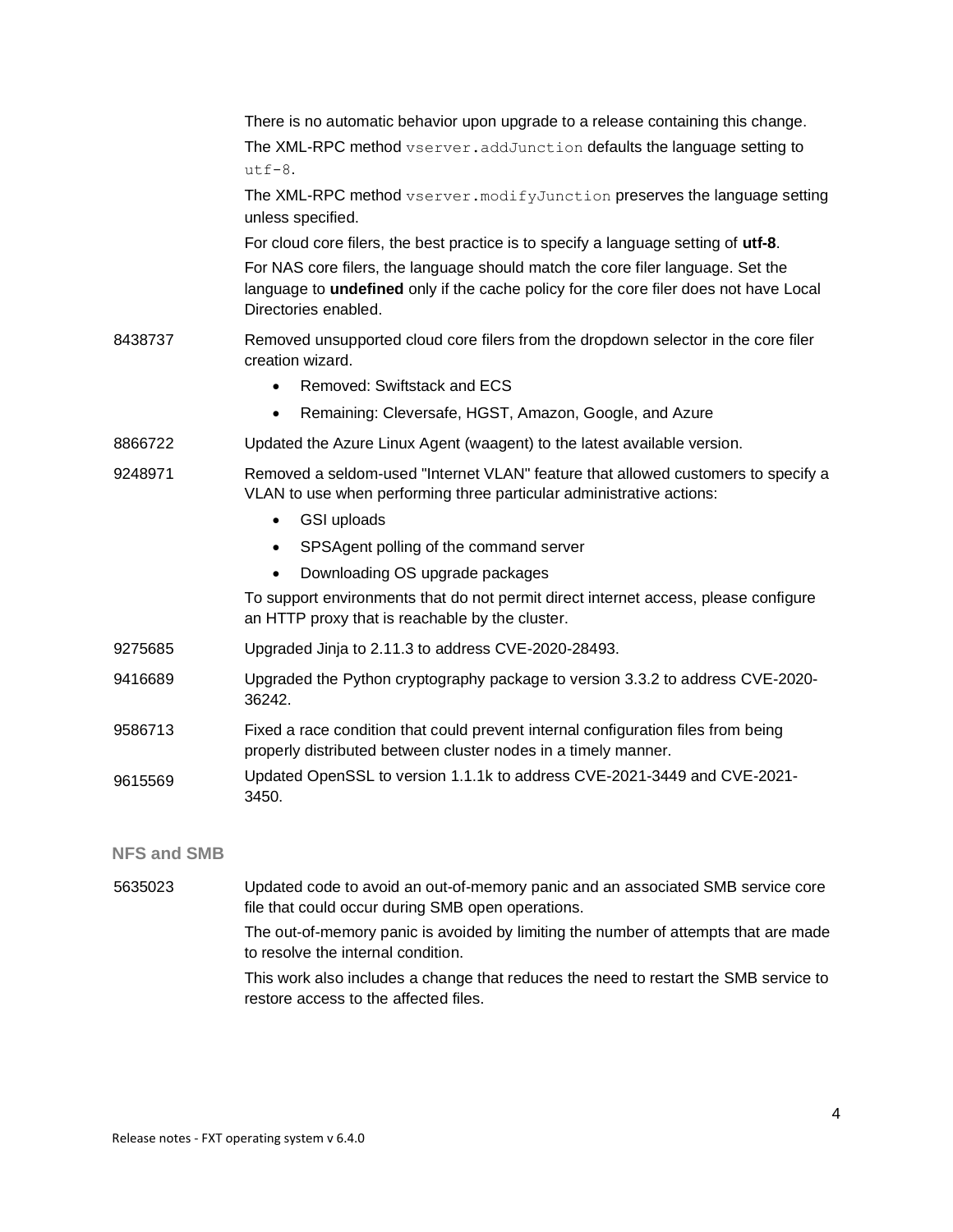7054861 API calls to create or modify NAS core filers now accept lists of IP addresses or fully qualified domain names (FQDNs) to be used as back-end NFS connection endpoints.

> The XML-RPC methods corefiler.create and corefiler.modify settings dictionaries now include the options networkName and networkNameNlm, which are passed as lists.

The older options are now being deprecated:

- For corefiler.create, the positional parameter networkName, which was passed as a string, is being deprecated.
- For corefiler. modify, the networkName option in the settings dictionary, which was passed as a string, is being deprecated for NAS core filers only.

The new behavior is as follows:

To create or modify a NAS core filer, the networkName option must be specified in the settings dictionary and contain the information that the cache will use to access the storage system for NFS and Mount operations. Provide a list of either:

- a) a single FQDN or
- b) one or more primary network addresses.

networkName examples:

- averecmd corefiler.create '*myStorageA*' False "{'networkName' : ['*nfsserver.internal.contoso.com*']}"
- averecmd corefiler.create '*myStorageB*' False "{'networkName' : ['10.1.1.1', '10.1.1.2', ...]}"
- averecmd corefiler.modify '*myStorageC*' "{'networkName' : ['*nfsserver.internal.contoso.com'*]}"
- averecmd corefiler.modify '*myStorageD*' "{'networkName' : ['10.1.1.1', '10.1.1.2', ...]}"

Use the networkNameNlm option if the name or address(es) in the networkName option are unreachable from vserver addresses for NLM operations.

The value must be a list of domain name(s) or IP address(es).

You must use the same kind of values for both networkName and networkNameNlm. That is, they must both be either domain names or IP addresses.

networkName and networkNameNlm examples:

- averecmd corefiler.create '*myStorageA*' False "{'networkName' : ['nfsserver.internal.contoso.com'], 'networkNameNlm' : ['*nfsserver.internal-2.contoso.com*', *'nfsserver.internal-3.contoso.com*']}"
- averecmd corefiler.create '*myStorageB*' False "{'networkName' : ['10.1.1.1', '10.1.1.2', ...], 'networkNameNlm' : ['10.2.2.1', '10.2.2.2', ...]}"
- averecmd corefiler.modify '*myStorageC*' "{'networkName' : ['nfsserver.internal.contoso.com'], 'networkNameNlm' : ['*nfsserver.internal-2.contoso.com*', '*nfsserver.internal-3.contoso.com*']}"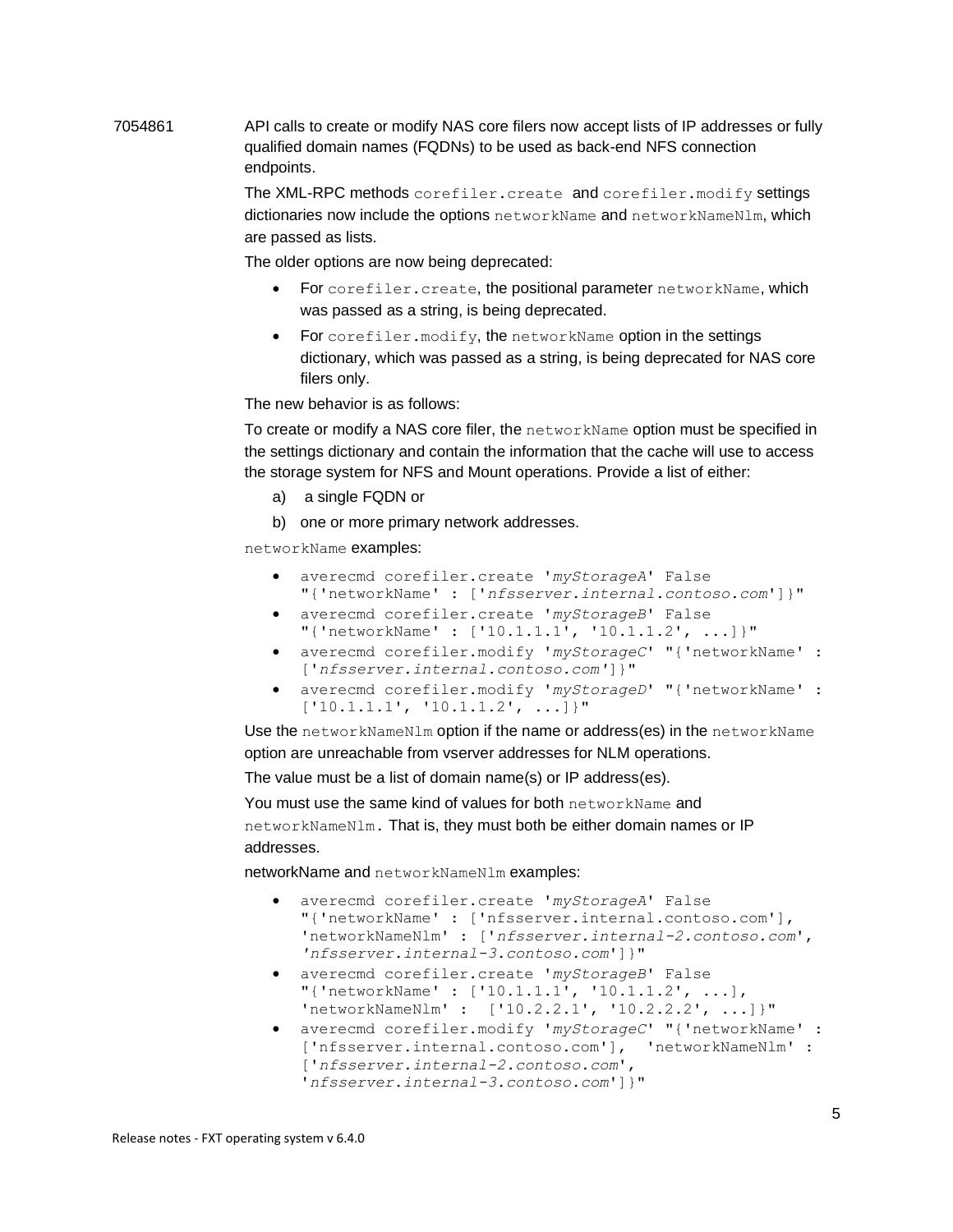• averecmd corefiler.modify '*myStorageD*' "{'networkName' : ['10.1.1.1', '10.1.1.2', ...], 'networkNameNlm' : ['10.2.2.1', '10.2.2.2', ...]}"

Additional tips:

- Core filers can be switched back and forth between using FQDN(s) or IP address(es).
- When using IP address(es) (instead of an FQDN) to create or modify a core filer, the cluster cannot detect when core filer addresses change; you must update the address(es) manually.
- When modifying a core filer configured with explicit FQDN or address(es), networkNameNlm must be specified.
- The updated corefiler.modify method can be used along with the useOldServerAddrForRetry option.

9138326 Updated the NLM monitor pruner to avoid possible transient communication errors.

As part of routine maintenance, the system cleans up unneeded NLM monitors every day at 02:00. Before this change, the NLM monitor pruner used a firewall to block operations from NFS clients while running. However, when the pruner finished and disabled the firewall, it was possible for TCP connections to or from the cluster to be terminated, which could cause unexpected transient communication errors for any protocol.

This change uses a different method to block NLM operations specifically, without using the firewall.

9493004 Fixed a defect introduced in version 6.0.0 that could prevent NFS and SMB operations from completing in simple namespace vservers (a legacy configuration).

# <span id="page-5-0"></span>**What's new in version 6.2.0**

This release includes updates and bug fixes, including the following resolved issues.

### **Resolved issues**

| <b>Filesystem</b> |                                                                                                                                                              |
|-------------------|--------------------------------------------------------------------------------------------------------------------------------------------------------------|
| 8454658           | Added synchronization between the namespace invalidation and core filer removal to<br>prevent a problem that could cause core filer removal to become stuck. |
| 8860076           | Fixed code in the watchdog and name cache that could cause a filesystem service<br>restart.                                                                  |
| General           |                                                                                                                                                              |
| 7403518           | Fixed a misleading error message response from the XML-RPC method<br>corefiler.remove. Before this change, the remove action sometimes returned a            |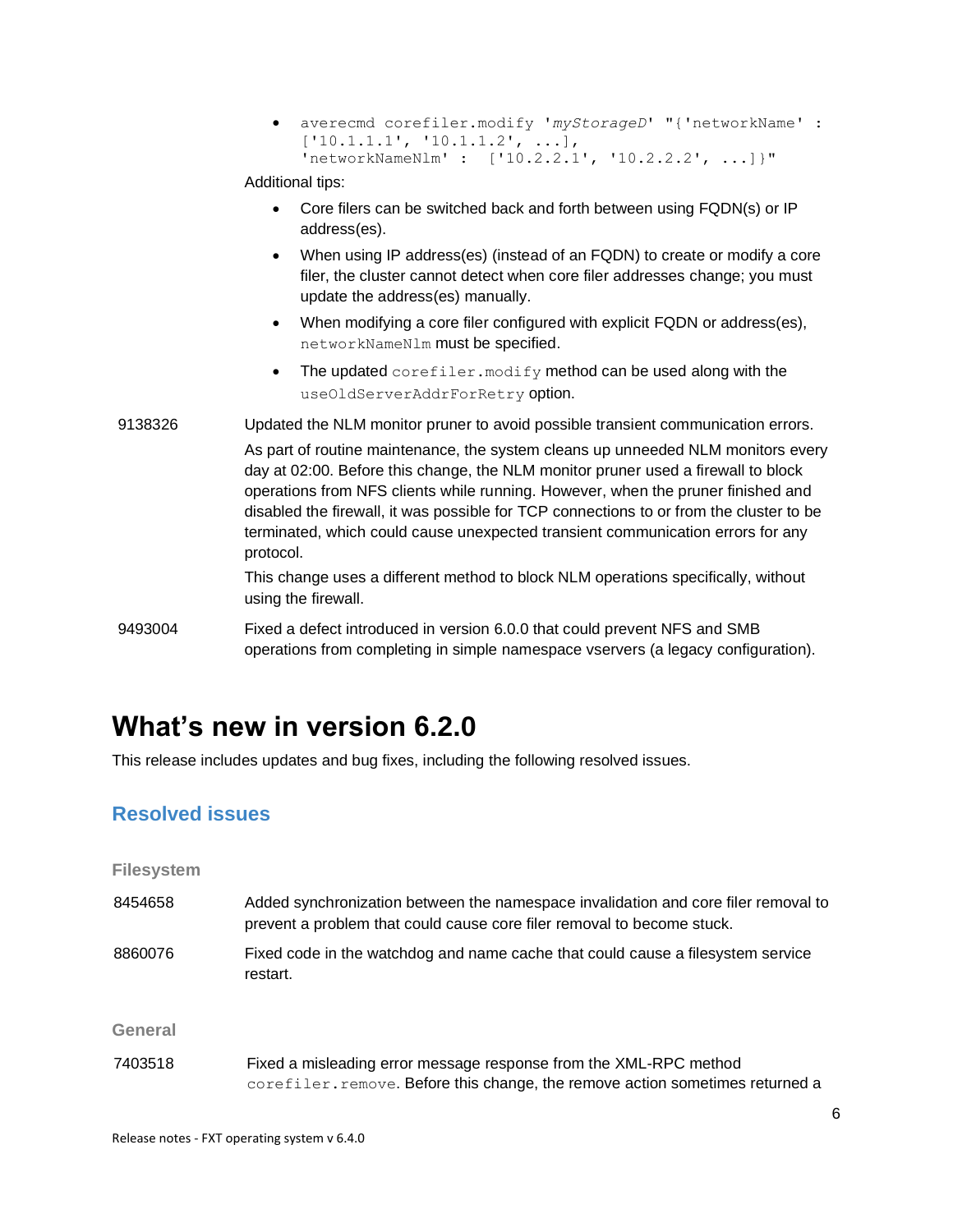|            | "you cannot remove the last core filer" message for a core filer that had already been<br>successfully removed. The correct error message "NOENT" is now returned.                                                                                                                                                                                                                      |
|------------|-----------------------------------------------------------------------------------------------------------------------------------------------------------------------------------------------------------------------------------------------------------------------------------------------------------------------------------------------------------------------------------------|
| 9002156    | Storage system connectivity checks have been added to the XML-RPC<br>corefiler. create method. The method now can make sure the target NAS<br>system exists and can be reached before creating the core filer.                                                                                                                                                                          |
|            | This change builds on work originally released in version 6.0 (item 7403685), which<br>added automatic portmap and NFS listener checks.                                                                                                                                                                                                                                                 |
|            | The new work in version 6.2 adds optional checking of mount, NLM, and NSM<br>listeners. The checks involve creating TCP connections to these listeners on the NAS<br>core filer. The TCP ports associated with MOUNT, NLM, and NSM are determined<br>through portmap lookups. If the checks fail, then the core filer create job is aborted<br>and details of the failure are returned. |
|            | These checks are disabled by default. NAS core filers can be created even if they<br>don't exist or are unreachable.                                                                                                                                                                                                                                                                    |
|            | To enable the optional checks, use the new corefiler. create option<br>connectivityChecks and one of these values:                                                                                                                                                                                                                                                                      |
|            | enabled - to perform all of the checks<br>$\bullet$                                                                                                                                                                                                                                                                                                                                     |
|            | enabled without nlm - for systems that do not support file locking<br>٠<br>operations, this option skips checking TCP connections to NLM and NSM<br>listeners                                                                                                                                                                                                                           |
|            | The default value is disabled.                                                                                                                                                                                                                                                                                                                                                          |
|            | For more details, read the XML-RPC help file for corefiler.create.                                                                                                                                                                                                                                                                                                                      |
| 9213261    | Updated sudo code to address CVE 2021-3156.                                                                                                                                                                                                                                                                                                                                             |
| <b>NFS</b> |                                                                                                                                                                                                                                                                                                                                                                                         |
| 7206868    | Fixed a node connectivity problem that could cause nodes to enter a pending state.<br>This work updates the change in work item 5865686 (in version 6.0.0) and makes it<br>easier to apply.                                                                                                                                                                                             |
| 7440934    | Updated the XML-RPC corefiler. modify method to provide a predictable NAS<br>core filer outage time of less than 30 seconds. The method now suspends the core<br>filer only after completing DNS address resolution required for the job. The DNS<br>resolve time depends on the number of DNS queries needed, which varies by<br>storage system and is unpredictable.                  |
|            | If the DNS resolution step fails, the core filer modify job is aborted and failure details<br>are reported.                                                                                                                                                                                                                                                                             |
| 8802709    | Fixed a defect in the initial work for item 6529386 to reduce the execution time for the<br>XML-RPC methods vserver.addJunction and vserver.modifyJunction to<br>less than four seconds when explicit export policies are specified.                                                                                                                                                    |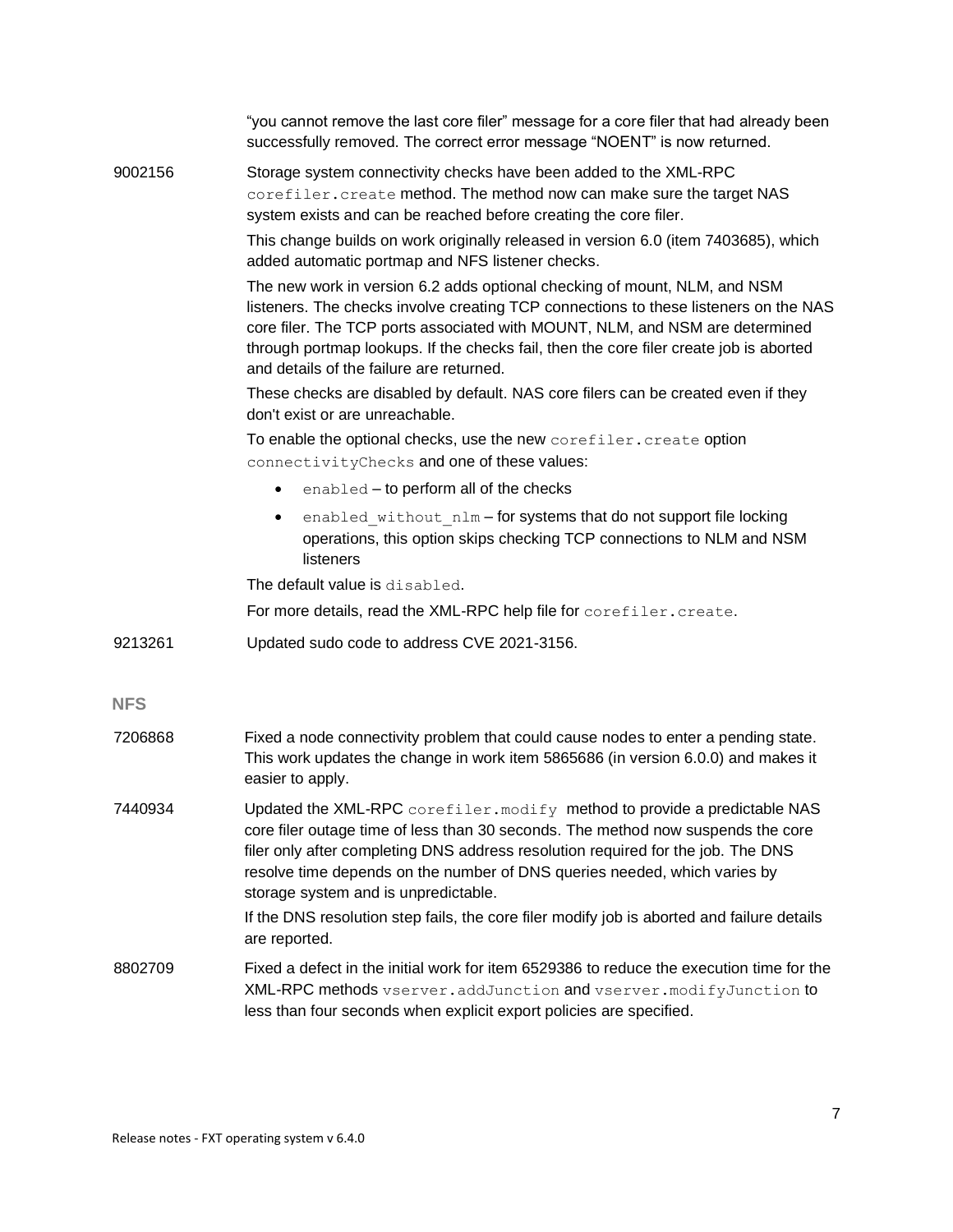# <span id="page-7-0"></span>**What's new in version 6.1.0**

This release includes updates and bug fixes, including the following resolved issues.

### **Resolved issues**

| <b>Filesystem</b> |                                                                                                                                                                                                                                                                                                                                                                                        |
|-------------------|----------------------------------------------------------------------------------------------------------------------------------------------------------------------------------------------------------------------------------------------------------------------------------------------------------------------------------------------------------------------------------------|
| 5927379           | Upgraded the OpenSSL library to version 1.1.1.                                                                                                                                                                                                                                                                                                                                         |
| 8719438           | Fixed a race condition in the file removal path that could cause the filesystem service<br>to restart.                                                                                                                                                                                                                                                                                 |
| General           |                                                                                                                                                                                                                                                                                                                                                                                        |
| 5728834           | Reduced the amount of time it takes to update software on Avere vFXT for Azure<br>clusters by eliminating interim rebalancing steps.                                                                                                                                                                                                                                                   |
| 8888189           | Fixed an issue in the FXT 6000 series FreeBSD NIC driver that prevented sent<br>packets from being captured during packet captures.                                                                                                                                                                                                                                                    |
| 9021237           | Fixed an issue that made the "create a new cluster" web UI unusable on unconfigured<br>nodes.                                                                                                                                                                                                                                                                                          |
| NFS               |                                                                                                                                                                                                                                                                                                                                                                                        |
| 7956790           | Updated implementation of the XML-RPC method corefiler.setMountExports<br>(introduced in version 6.0.0; see item 6213403 below). The method now synchronously<br>validates that an export exists on the core filer by sending it a mount command.                                                                                                                                      |
|                   | The corefiler.setExportFilters and corefiler.getExportFilters<br>methods have been removed. If you have core filers configured with non-default export<br>filters, they continue to work but the filters can't be modified. Consider removing any<br>affected core filers and re-creating them by using the corefiler. create method<br>with the option useSetMountExports set to yes. |
| 8074492           | The XML-RPC methods for setting anonymous user ID (anonuid) and anonymous<br>group ID (anongid) values in export rules have changed.                                                                                                                                                                                                                                                   |
|                   | These changes affect the behavior of the methods nfs.addRule, nfs.modifyRule,<br>and nfs.listRule.                                                                                                                                                                                                                                                                                     |
|                   | Here is an overview of the changes:                                                                                                                                                                                                                                                                                                                                                    |
|                   | The anongid value can be explicitly set and viewed. Before this change it was<br>$\bullet$<br>automatically set to the anonuid value.                                                                                                                                                                                                                                                  |
|                   | Values for anonuid and anongid are now supplied and stored as strings instead<br>$\bullet$<br>of as integers. A wider range of values is allowed.                                                                                                                                                                                                                                      |
|                   | Previous behavior is preserved for backward compatibility.                                                                                                                                                                                                                                                                                                                             |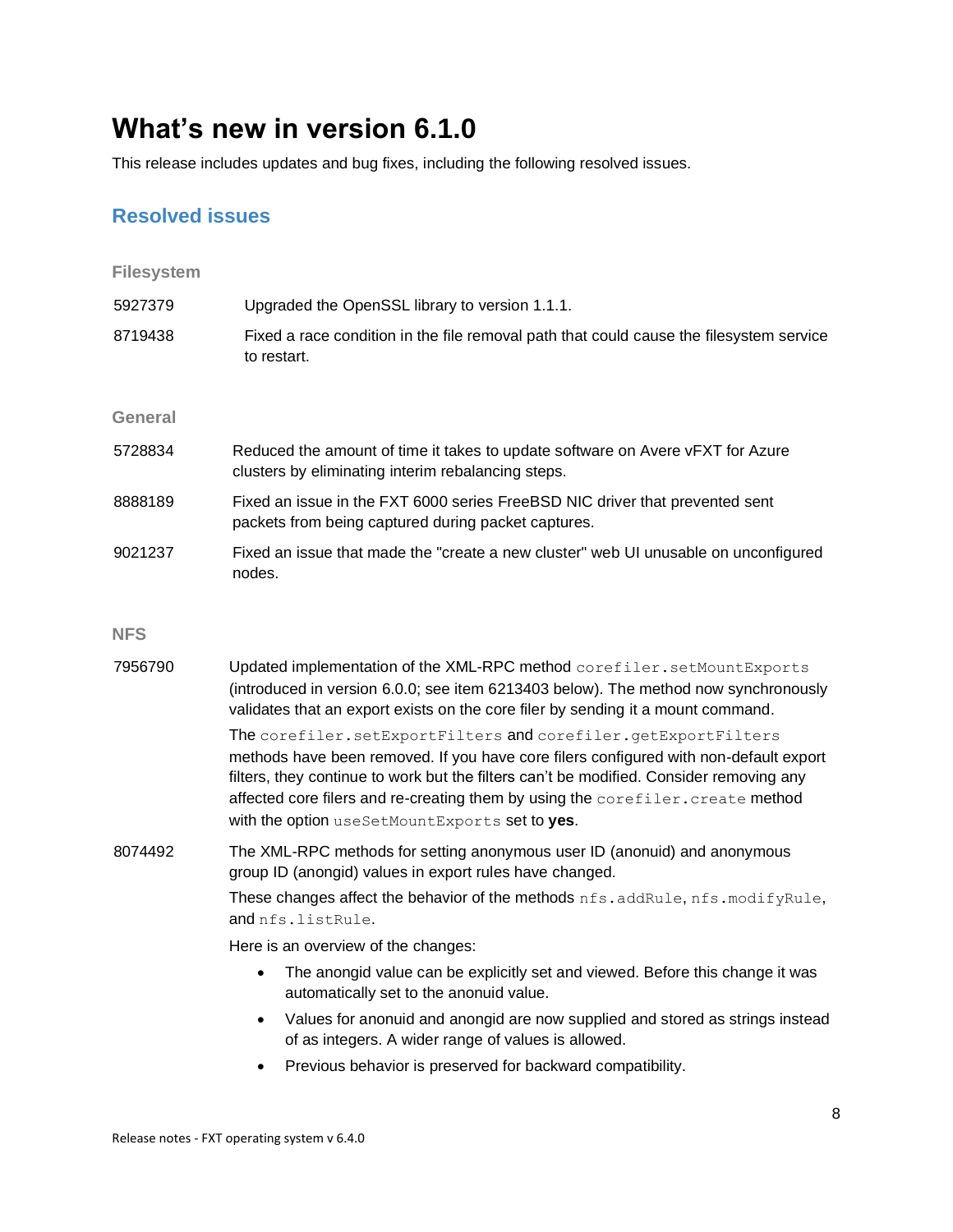#### **Setting anongid:**

The nfs.addRule and nfs.modifyRule methods now accept separate anonuid and anongid values.

- If anongid is specified, you must also specify anonuid.
- If only anonuid is specified, its value is used for both anonuid and anongid.

The nfs.addRule parameter settings struct and the nfs.modifyRule parameter setting struct array now include anonuid and anongid values passed as strings. The positional parameter anonuid, which was passed as an integer, is available only for backward compatibility and cannot be used if anonuid or anongid are specified.

#### **Valid values:**

Previously, anonuid and anongid could only be set to integer values of -2 or 65534 (nobody), -1 or 65535 (no access), and 0 (root without superuser privileges) could be specified. The new system preserves these values but adds more flexibility.

- The string values -2, -1, 0, 65534, and 65535 still are mapped as in the past.
- Other values from 1 to 4294967295 are supported for both anonuid and anongid. They are mapped with no special treatment.

The XML-RPC help files for these methods have more complete information about the new use cases.

**SMB**

8654249 Fixed a defect where an internal event could cause a service restart and core file from the SMB file system or SMB name server services.

## <span id="page-8-0"></span>**What's new in version 6.0.0**

This release includes bug fixes, improved support for Azure products including Azure HPC Cache, and security improvements.

#### <span id="page-8-1"></span>**Upgrading to version 6.0.0**

Customers can upgrade directly to directly to this OS version if their systems are using Avere OS version 5.3.1.2 or later.

If your system is using 4.8 software, you must update to the most recent 5.3 version before you can install this release. Contact Microsoft Service and Support if you need assistance.

You cannot downgrade to an earlier OS version after installing version 6.0.0.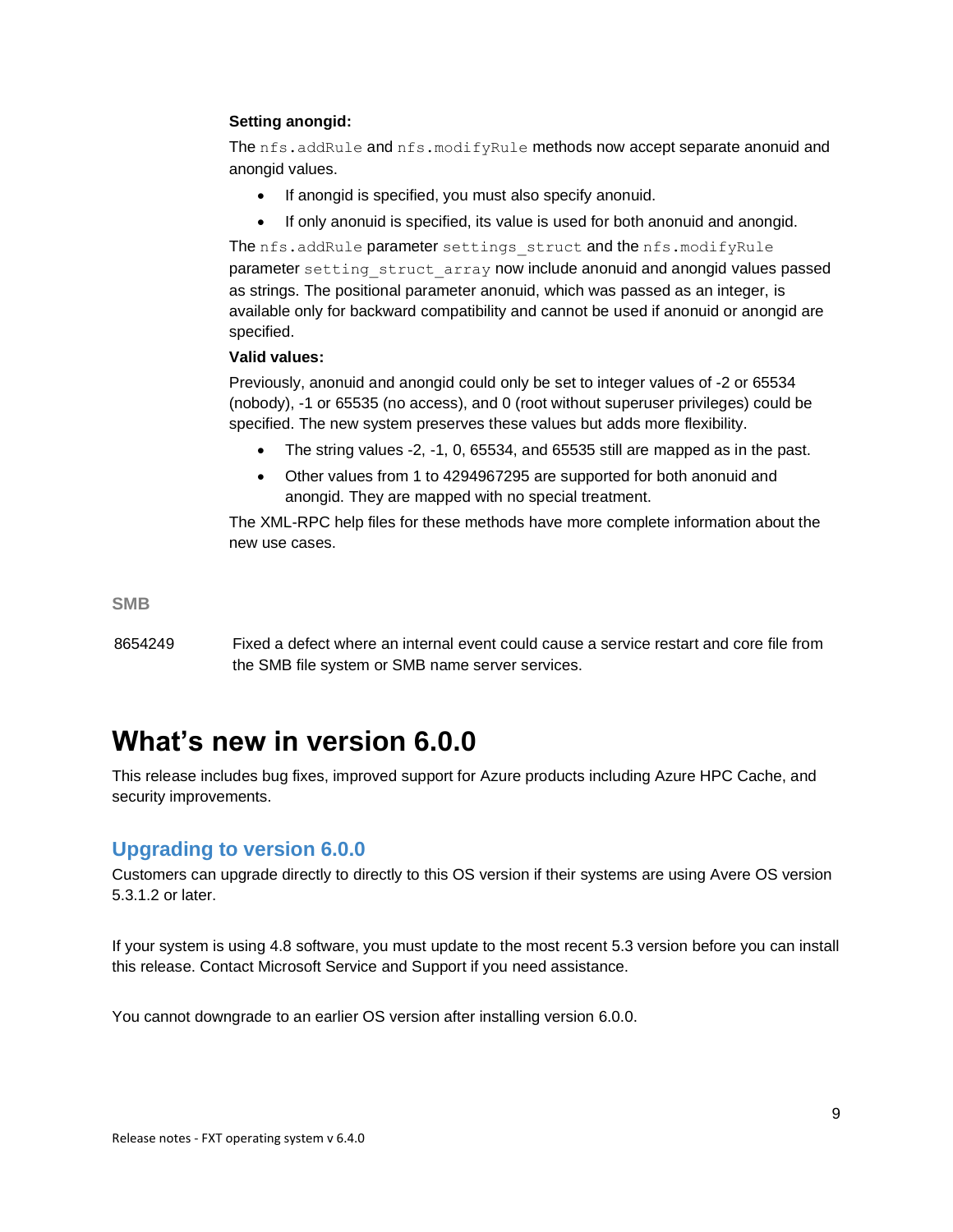### <span id="page-9-0"></span>**Resolved issues**

#### **Cloud computing**

| 6435492 | Increased cloud file system cache size to 5GB for smaller vFXT instances and to 17GB<br>for E32 series and other large memory vFXT instances. This change prevents some<br>issues related to memory consumption.                                                                               |
|---------|------------------------------------------------------------------------------------------------------------------------------------------------------------------------------------------------------------------------------------------------------------------------------------------------|
| 6446744 | Fixed an issue that could cause TLS connections to be opened too frequently to cloud<br>back-end storage, resulting in peer resets.                                                                                                                                                            |
| 7081961 | Fixed a problem with space calculations for caches located in the cloud. In some<br>situations, the problem could cause the cache to stop performing operations.                                                                                                                               |
| 7824839 | Enabled Server Name Indication (SNI) in TLS connections to back-end object storage.<br>This change prevents connection failures when communicating with services that<br>require SNI information from systems that support SNI. This change affects Azure and<br>other object store providers. |

#### **Filesystem**

| 5126091 | Increased the default chunk size to 32 to speed up file truncation in cloud<br>environments and improve performance.                                                                                                  |
|---------|-----------------------------------------------------------------------------------------------------------------------------------------------------------------------------------------------------------------------|
| 5143125 | Corrected an issue in the directory manager rebalance process during node reformat.<br>Before the fix, this issue could cause a node rebalance operation to get stuck.                                                |
| 5186590 | Improved cache population speed by fixing a slowdown in the cache filesystem<br>consistency check during read-ahead.                                                                                                  |
| 5239722 | Fixed an issue where earlier errors could cause the core filer bandwidth control to<br>interact with the data flush process and cause problems.                                                                       |
| 5371778 | Improved the cloud file system version database recovery during failover.                                                                                                                                             |
| 5407127 | Improved the synchronization of metadata files during recovery.                                                                                                                                                       |
| 5409620 | Fixed a lock contention issue that could cause high CPU usage.                                                                                                                                                        |
| 5447895 | Improved read speed for cold directories.                                                                                                                                                                             |
| 5460210 | Fixed an in-memory inconsistency in marshaling parameters.                                                                                                                                                            |
| 5534498 | Fixed a crash related to a race condition when recycling an internal state.                                                                                                                                           |
| 5581410 | A default setting has been changed in the built-in cache policy Full Caching. The<br>maximum writeback delay in this policy now defaults to one hour.                                                                 |
|         | Previously, the maximum writeback delay was set to 10 minutes by default. The value<br>can be customized by using the Core Filer > Manage Cache Policies settings page<br>for an FXT or Avere vFTX for Azure cluster. |
|         | This change only affects core filers that are created with Avere OS 5.3.3.1 or later<br>software. If a cluster is upgraded to 5.3.3.1, core filers that were created before the                                       |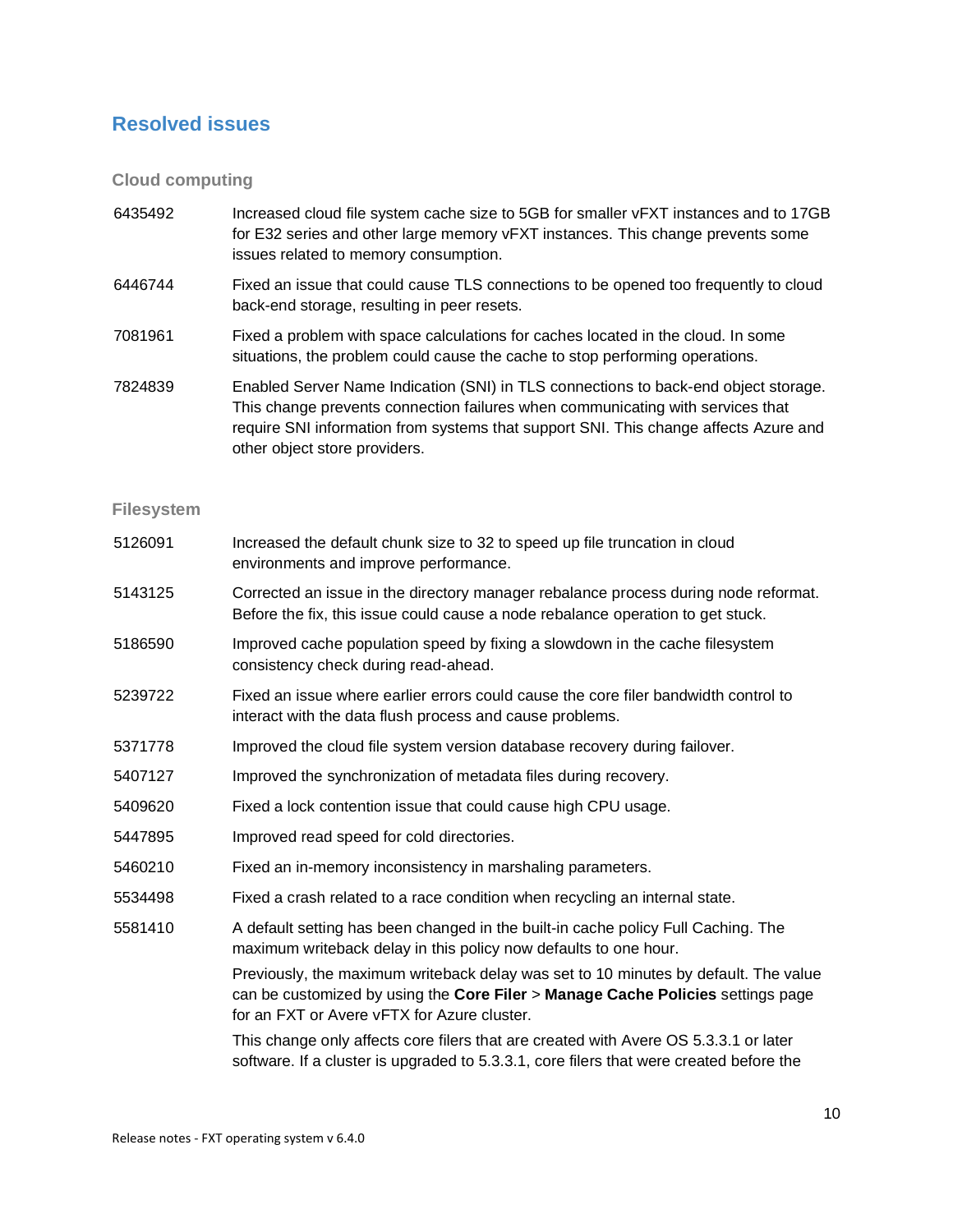|                     | update keep the original 10-minute default writeback delay, but any new core filers<br>configured will have the 1-hour default delay.                                                                                                            |
|---------------------|--------------------------------------------------------------------------------------------------------------------------------------------------------------------------------------------------------------------------------------------------|
| 5645667             | Fixed an issue to free space on the HA partner node after deleting a file.                                                                                                                                                                       |
| 5651782             | Fixed a race condition that could cause memory leaks related to a secondary policy in<br>a file delete path. This change also suppresses a related alert.                                                                                        |
| 5720169             | Added code to correctly detect Azure response header error for a missing key vault<br>encryption key, and to return the appropriate alert.                                                                                                       |
| 5733946             | Fixed a crash seen during a data dump to debug leaked memory buffers.                                                                                                                                                                            |
| 5736836             | Fixed an internal race condition related to cache directory metadata that could cause a<br>restart.                                                                                                                                              |
| 5865574             | Disabled Bloom filters for directory segments with names that can cause a rare type of<br>hash collision. This change impacts only segments with the matching names, not the<br>whole directory. This fix prevents a possible system restart.    |
| 5877594             | Added age information to data dump entries for failed metadata operations.                                                                                                                                                                       |
| 5905389,<br>6031250 | Improved accuracy in directory flushing and fixed a bug that could cause a crash due<br>to a concurrent access issue during a data dump of buffer pools.                                                                                         |
| 5906986             | Improved client operation failover handling the event of a cluster data manager outage.                                                                                                                                                          |
| 5986301             | Fixed an issue in metadata file synchronization during recovery that could cause a<br>service restart.                                                                                                                                           |
| 5990301             | Fixed an issue with OpenSSL memory allocation initialization that could result in a<br>crash.                                                                                                                                                    |
| 5992267             | Improved performance when removing files.                                                                                                                                                                                                        |
| 6034136             | Improved failover performance during recovery.                                                                                                                                                                                                   |
| 6254713             | Fixed a problem that could cause the link count to be off by one if a directory was<br>renamed to the same name as an existing directory that was empty. (The existing<br>empty directory would be overwritten but still appeared in the count.) |
| 6344590             | Changed internal operation handling to improve down time during HA failover.                                                                                                                                                                     |
| 6446516             | Fixed an issue that could cause a data flush operation to an Isilon core filer to stop<br>progressing.                                                                                                                                           |
| 6562456             | Improved failover timing during the recovery process.                                                                                                                                                                                            |
| 7046266             | Fixed an XML parsing error in responses that could cause a service to restart.                                                                                                                                                                   |
| 7119939             | Fixed a bug in read-only caching code that could cause nodes to restart.                                                                                                                                                                         |
| 7216091             | Fixed a problem that could cause a crash when a core filer forwards a read request to<br>another core filer.                                                                                                                                     |
| 7261813             | Fixed an issue with certificate verification to allow failover to CRL if OCSP is not<br>available.                                                                                                                                               |
| 7715919             | Improved ability to diagnose cluster communication failures.                                                                                                                                                                                     |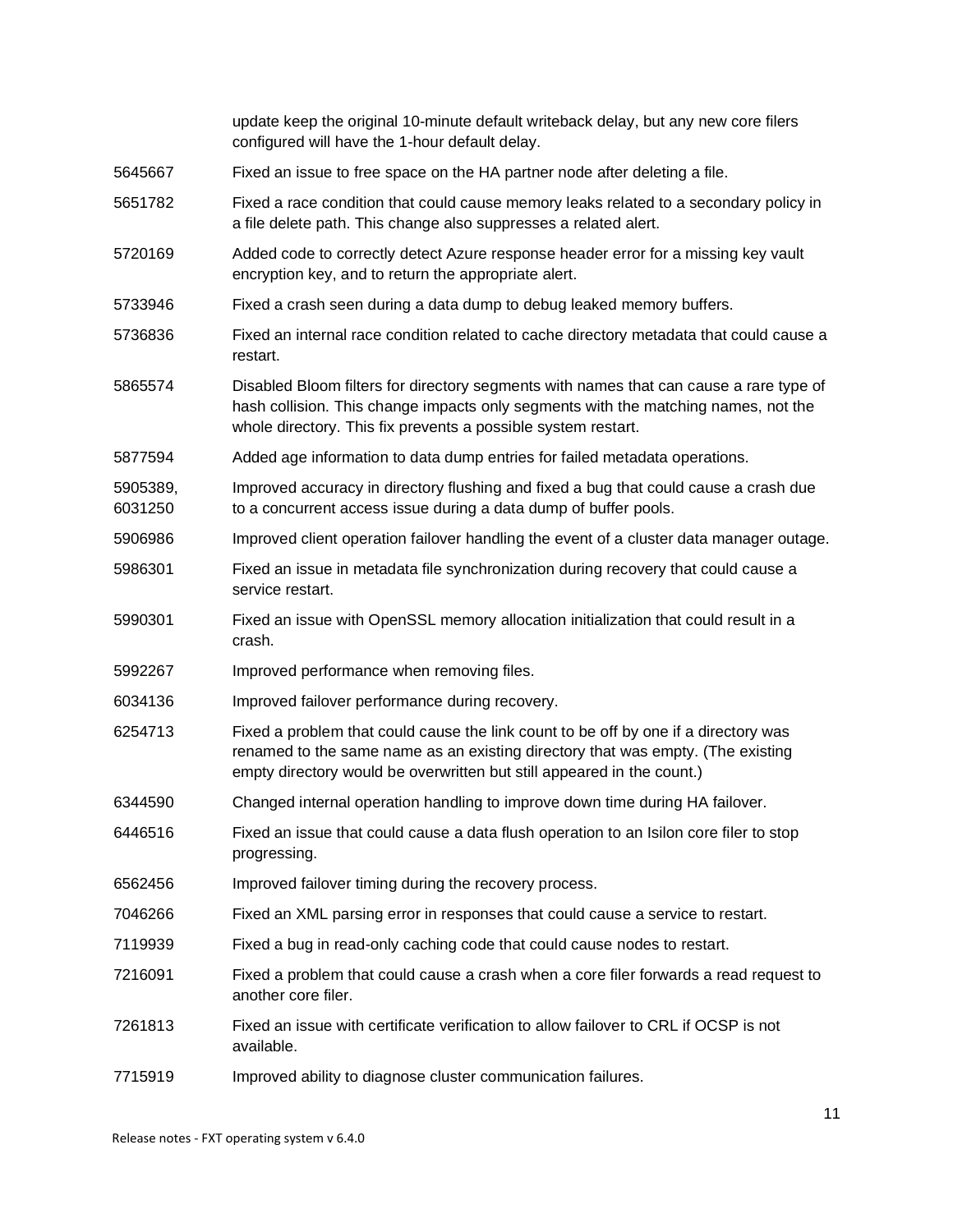| 7741219             | Fixed an issue in handling metafile synchronization during a service restart.                                                                                                                                                                                                                                          |
|---------------------|------------------------------------------------------------------------------------------------------------------------------------------------------------------------------------------------------------------------------------------------------------------------------------------------------------------------|
| 7851695             | Fixed a problem related to the file deletion path that could cause a service restart due<br>to a race.                                                                                                                                                                                                                 |
| 7856062             | Changed code to more reliably update the cluster data manager's configuration<br>database.                                                                                                                                                                                                                             |
| 7970316             | Fixed a problem related to recycling internal directory-related state, which could cause<br>a crash.                                                                                                                                                                                                                   |
| 8126540             | Additional work was done to fix issues with group IDs outside the first 16 in the groups<br>list. This issue affected customers who use extended groups. The symptom of this<br>problem was that a file's group ID (GID) could not be changed if the GID was not one<br>of the first 16 groups listed for the account. |
| 8361454             | Updated code to handle non-UTF8 characters when flushing directory log records.<br>Before this change, some characters could cause an error that blocked the flush.                                                                                                                                                    |
| 8632234             | Fixed an issue that could cause a cluster OS upgrade to stall when updating from<br>version 4.8 or older.                                                                                                                                                                                                              |
| <b>General</b>      |                                                                                                                                                                                                                                                                                                                        |
| 5096015,<br>5146122 | Fixed a problem handling OS download URLs that include URL query parameters.                                                                                                                                                                                                                                           |
| 5133739             | Fixed a GUI issue with XML-RPC response handling that incorrectly caused error<br>messages to appear in the GUI, even though the XML-RPC command succeeded.                                                                                                                                                            |
| 5153110             | Improved internal logging for core filer creation jobs.                                                                                                                                                                                                                                                                |
| 5254123             | Fixed an issue that prevented the cluster TLS certificate from being regenerated<br>when it was nearing expiration. After upgrading, you might see a new cluster TLS<br>certificate presented by the control panel interface if the previous certificate was<br>expired or nearing expiration.                         |
| 5352452             | Updated the help for the node.allowToJoin XML-RPC method to note that an<br>activity tracker is returned if the allow-join action did not immediately complete.                                                                                                                                                        |
| 5533584,<br>6622809 | Updated TLS certificate generation for the cluster webserver. Changes include:<br>Added the Extended Key Usage and Subject Alternative Name (SAN)<br>extensions<br>Updated the cluster web server certificate to include the internal cluster IP<br>$\bullet$                                                          |
|                     | addresses as SANs                                                                                                                                                                                                                                                                                                      |
| 5580761             | Fixed a problem that could show a node's state as "pending" when it was actually<br>"up". The issue was related to a workflow in which all of the node's client IPs were<br>homed away from the local node.                                                                                                            |
| 5877092             | Added code to automatically detect Azure networking proxy settings and use them<br>when connecting to Azure APIs.                                                                                                                                                                                                      |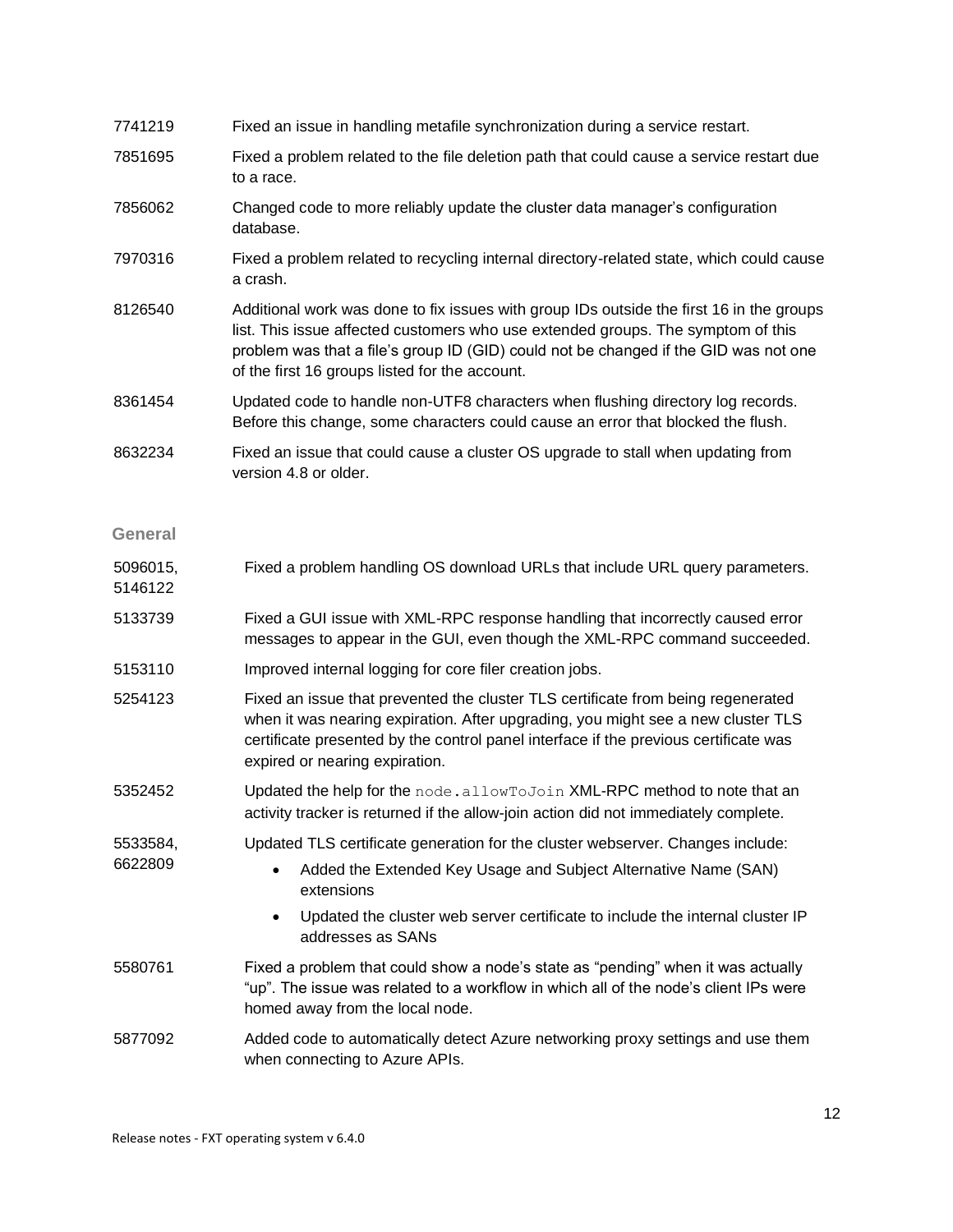| 6185556,<br>8058284,<br>8437737 | Fixed an issue that caused support information gathering to be slow or to get stuck.                                                                                                                                                                                                                              |
|---------------------------------|-------------------------------------------------------------------------------------------------------------------------------------------------------------------------------------------------------------------------------------------------------------------------------------------------------------------|
| 6213953                         | Addressed an issue that prevented the VLAN configuration from being set when<br>using the cluster. create XML-RPC method.                                                                                                                                                                                         |
| 6518120                         | Fixed a labeling issue that could cause confusion when conditions were included in<br>the alert history.                                                                                                                                                                                                          |
| 6600899,<br>6600988             | Updated the presentation of the End User License Agreement, Terms of Use, and<br>Microsoft Privacy Statement in the cluster control panel.                                                                                                                                                                        |
| 5695188                         | Fixed a bug that prevented changing the verification time for read-only cache<br>policies.                                                                                                                                                                                                                        |
| 5729545                         | Fixed an issue in XML-RPC methods to ensure that an activity tracker UUID is<br>returned in almost all cases of long-running operations. Before this change, XML-<br>RPCs would sometimes return "success" instead of an activity UUID due to a race<br>condition, even when the operation was not complete.      |
| 5926431                         | This change restored the previous default encoding value "double" for long integers<br>in XML-RPC methods.                                                                                                                                                                                                        |
|                                 | In a previous release, the default XML-RPC marshalling (encoding) value for long<br>integers was changed to i8 instead of double. This change could possibly require<br>updates in client-side software, since methods that previously returned elements<br>tagged as double would now return i8-tagged elements. |
|                                 | With this release, the default long-integer encoding value has returned to the historic<br>usage, "double."                                                                                                                                                                                                       |
| 5954828                         | Eliminated a bug that could cause a corrupt SNMP configuration file to be created on<br>the cluster, causing the snmpd server to restart over and over.                                                                                                                                                           |
| 5955606                         | Fixed a bug that could cause errors when updating the directory services<br>configuration.                                                                                                                                                                                                                        |
| 5991352                         | Updated code to prevent a deadlock in the process responsible for refreshing cloud<br>service credentials.                                                                                                                                                                                                        |
| 7035118                         | Fixed a problem in the cluster.addVlan XML-RPC method that was related to<br>setting a VLAN's MTU.                                                                                                                                                                                                                |
| 7061943                         | Some sleep calls in the HyperV drivers have been switched into busy wait loops to<br>avoid kernel crashes due to illegal sleeping in the kernel while holding a mutex.                                                                                                                                            |
| 7098786                         | Fixed a problem that prevented the cluster from switching software images during an<br>upgrade.                                                                                                                                                                                                                   |
| 7112400                         | Fixed a bug that caused the cluster management process to crash repeatedly when<br>removing a node management IP address range.                                                                                                                                                                                   |
| 7403685                         | Added NAS core filer checks to the XML-RPC corefiler. create method. The<br>checks involve creating TCP connections to the portmap and NFS listeners of the<br>NAS core filer. The TCP port associated with NFS is determined through a portmap                                                                   |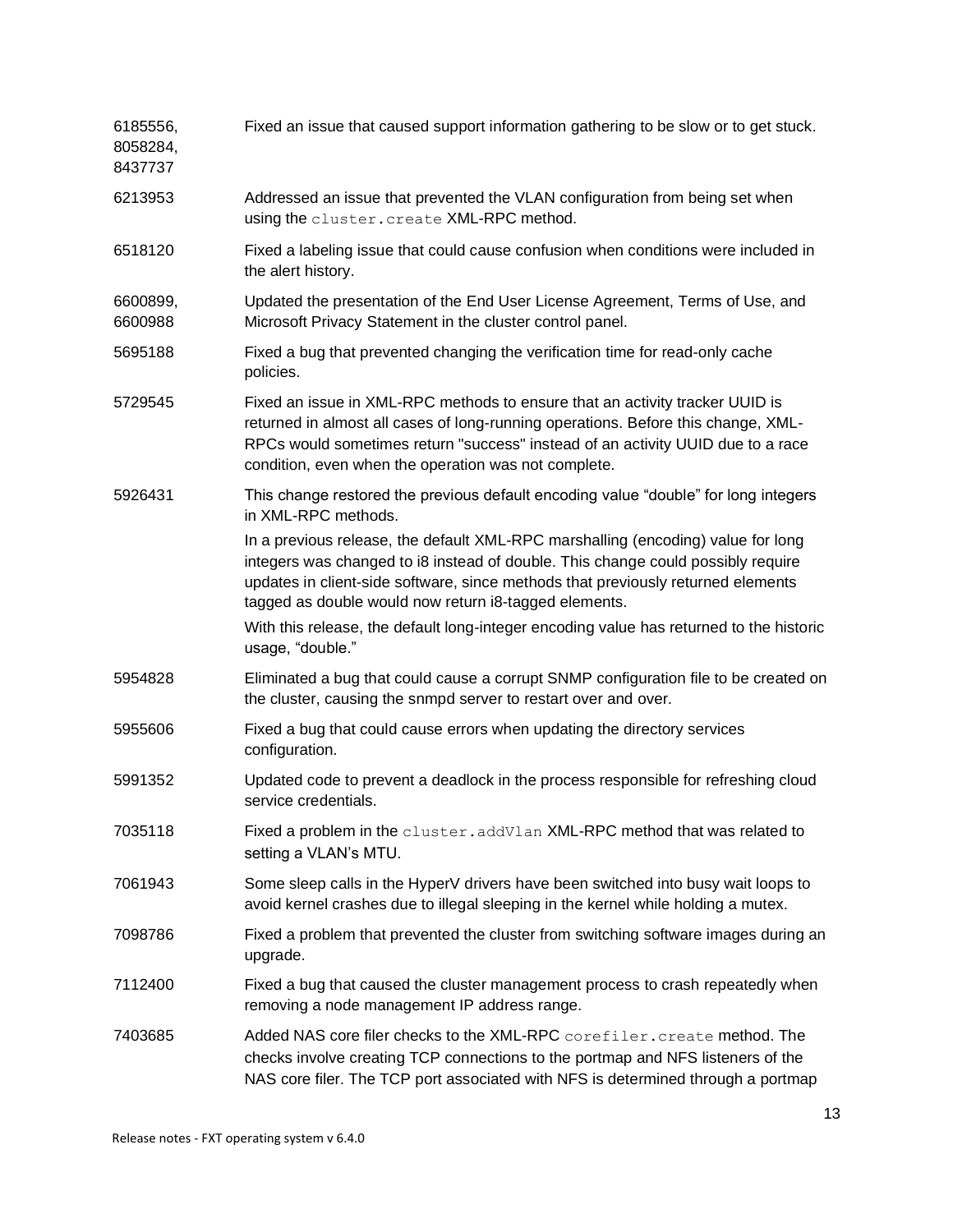|                     | lookup. If the checks fail, the core filer create job is aborted and the activity<br>associated with the job includes the details of the failure.                                                                                                                                                                                                                                                            |
|---------------------|--------------------------------------------------------------------------------------------------------------------------------------------------------------------------------------------------------------------------------------------------------------------------------------------------------------------------------------------------------------------------------------------------------------|
|                     | These checks occur by default and cannot be disabled. A NAS core filer cannot be<br>created if the core filer does not exist or is not reachable.                                                                                                                                                                                                                                                            |
|                     | This change included defects that were addressed in version 6.2. These defects can<br>result in infrequent transient failures that are not related to the NAS core filer. If you<br>use the feature in a version before 6.2 and see the failure, the recommended<br>workaround is to run corefiler. create again.                                                                                            |
| 8035682,<br>8050881 | Improved failover for sending secure email notifications from the cluster. Now, if TLS<br>negotiation fails, connections are restarted without encryption if the SMTP server<br>supports sending in plaintext. Emails are sent in plaintext until the next email<br>notification job starts.                                                                                                                 |
|                     | The FXT cluster will not send a password across an unencrypted connection, so this<br>fallback works only when authentication is not required.                                                                                                                                                                                                                                                               |
|                     | To avoid TLS negotiation failures, make sure that your SMTP server uses cipher<br>suites that are compatible with the Azure FXT Edge Filer operating system.                                                                                                                                                                                                                                                 |
|                     | This change also fixes a system restart that was associated with a problem in the<br>email utility.                                                                                                                                                                                                                                                                                                          |
| 8087992             | The memory available to the main software process in FXT 6000 series nodes has<br>been increased by 25GB. This change significantly reduces swap space usage.                                                                                                                                                                                                                                                |
| 8324059             | Fixed an issue that prevented cluster nodes from getting the required TLS certificates<br>when upgrading OS software. This problem affected clusters that included nodes that<br>had used software older than 5.3.1.2 and nodes that had never run software before<br>5.3.1.2.                                                                                                                               |
| 8325030             | Fixed an incompatibility issue that could prevent OS upgrade in a cluster with a<br>mixture of FXT 6000 series hardware nodes and older models.                                                                                                                                                                                                                                                              |
| 8657279             | Fixed a bug that could cause the management service (mgmtd) to crash at startup<br>when network connectivity issues prevented it from communicating with other nodes.<br>When network link aggregation was in use, the bug in item 8675331 could cause this<br>crash.                                                                                                                                        |
| 8675331             | Fixed a bug that caused the management service (mgmtd) to write an erroneous<br>temporary network configuration at process startup that caused network link<br>aggregates to be torn down. On some hardware platforms, this teardown process<br>could take a long period of time, causing a loss of network connectivity and leading to<br>a mgmtd crash (item 8657279) and/or a kernel core (item 6014464). |
| 8690658             | The network manager process has been changed to disable the link aggregate<br>interface instead of destroying it when a link aggregate configuration is removed. The<br>aggregate interface is left unused. This change mitigates other issues related to<br>destroying a link aggregate interface.                                                                                                          |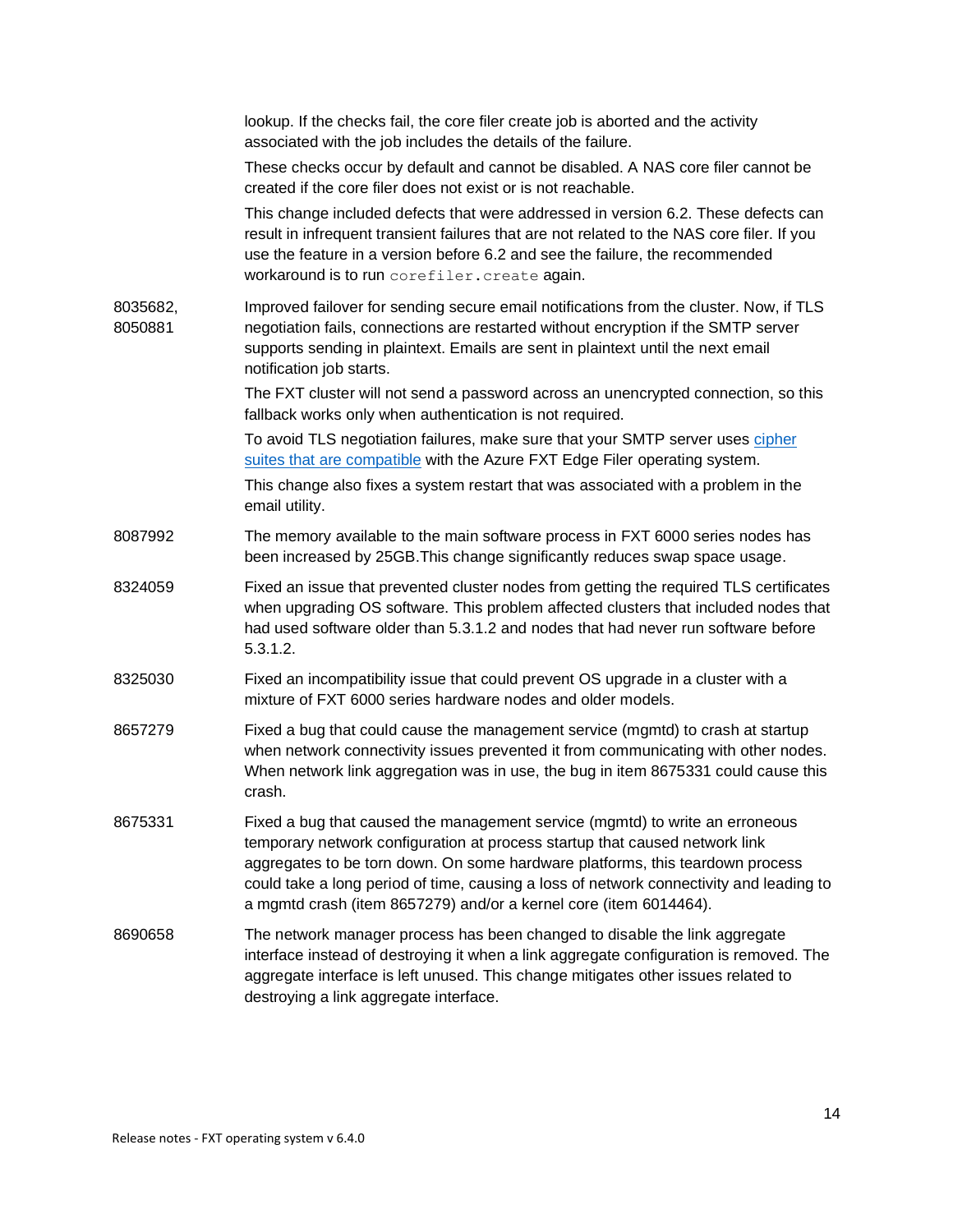| <b>NFS</b> |                                                                                                                                                                                                                                                                                                     |
|------------|-----------------------------------------------------------------------------------------------------------------------------------------------------------------------------------------------------------------------------------------------------------------------------------------------------|
| 5095958    | Addressed a defect that prevented netgroup, username, and username override file<br>downloads over http or https from succeeding.                                                                                                                                                                   |
| 5221782    | Changed ONCRPC timeouts for new Azure HPC Cache clusters to compensate for<br>latency.                                                                                                                                                                                                              |
|            | In general, the cache-to-cache protocol timeout is 220 seconds, and the NFS protocol<br>timeout to NAS core filers is 100 seconds.                                                                                                                                                                  |
|            | For new Azure HPC Cache systems, a connection multiplier of 4 is now applied to the<br>NFS protocol for NAS storage targets.                                                                                                                                                                        |
| 5411717    | Updated the XML-RPC method corefiler. modify so that it now can be used to<br>change NAS core filer IP addresses without changing DNS names.                                                                                                                                                        |
|            | Before this change, the corefiler. modify method would not start the transition if<br>the old and new DNS name were the same.                                                                                                                                                                       |
| 5416783    | An alert was added to detect address changes in a NAS core filer's DNS entry. The<br>alert is raised if the addresses returned do not match the addresses in use.                                                                                                                                   |
|            | The operating system does not automatically switch to using new addresses. To start<br>using the new addresses, use corefiler. modify or follow the instructions in the<br>alert. An administrator also can resolve the alert by restoring the previous addresses.                                  |
| 5865648    | Changed procedures to prevent new filesystem operations or automatic retries from<br>being sent to a node if the cluster has determined that the node is down. In normal<br>operation, filesystem operations have a default retry period of 50 seconds regardless of<br>node state.                 |
| 5865680    | Re-enabled connectivity alerts for ONC-RPC sessions. If the destination node is known<br>to be down for an intra-cluster session, the connectivity alert is not raised. This change<br>also fixed an internal race condition that could cause unnecessary updates when there<br>were many sessions. |
| 5865686    | Fixed a problem in which NAS core filer connectivity problems could cause nodes to<br>enter a pending state. If the connectivity problems alternated between nodes, it was<br>possible for the client-facing addresses to fail over to healthy nodes.                                               |
|            | These checks are related to the deprecated 2-node HA feature. If the 2-node HA<br>feature is enabled, then this work item is disabled. If you use this feature, contact<br>Microsoft Service and Support for help moving away from the deprecated configuration.                                    |
| 6008216    | Corrected a problem that could cause communication issues with a cluster node. The<br>root cause was a defect that allowed an IP address from an NFS client performing NLM<br>lock operations to be reassigned as a cluster address.                                                                |
| 6056374    | Replaced an internal utility used to download netgroup, username, and username map<br>URIs after a FreeBSD upgrade caused it to stop working. The new utility supports both<br>http and https.                                                                                                      |
| 6176065    | Addressed a defect where a kernel network buffer allocation failure was handled<br>incorrectly for cache-to-cache operations. The defect resulted in a file system service<br>restart with associated core file.                                                                                    |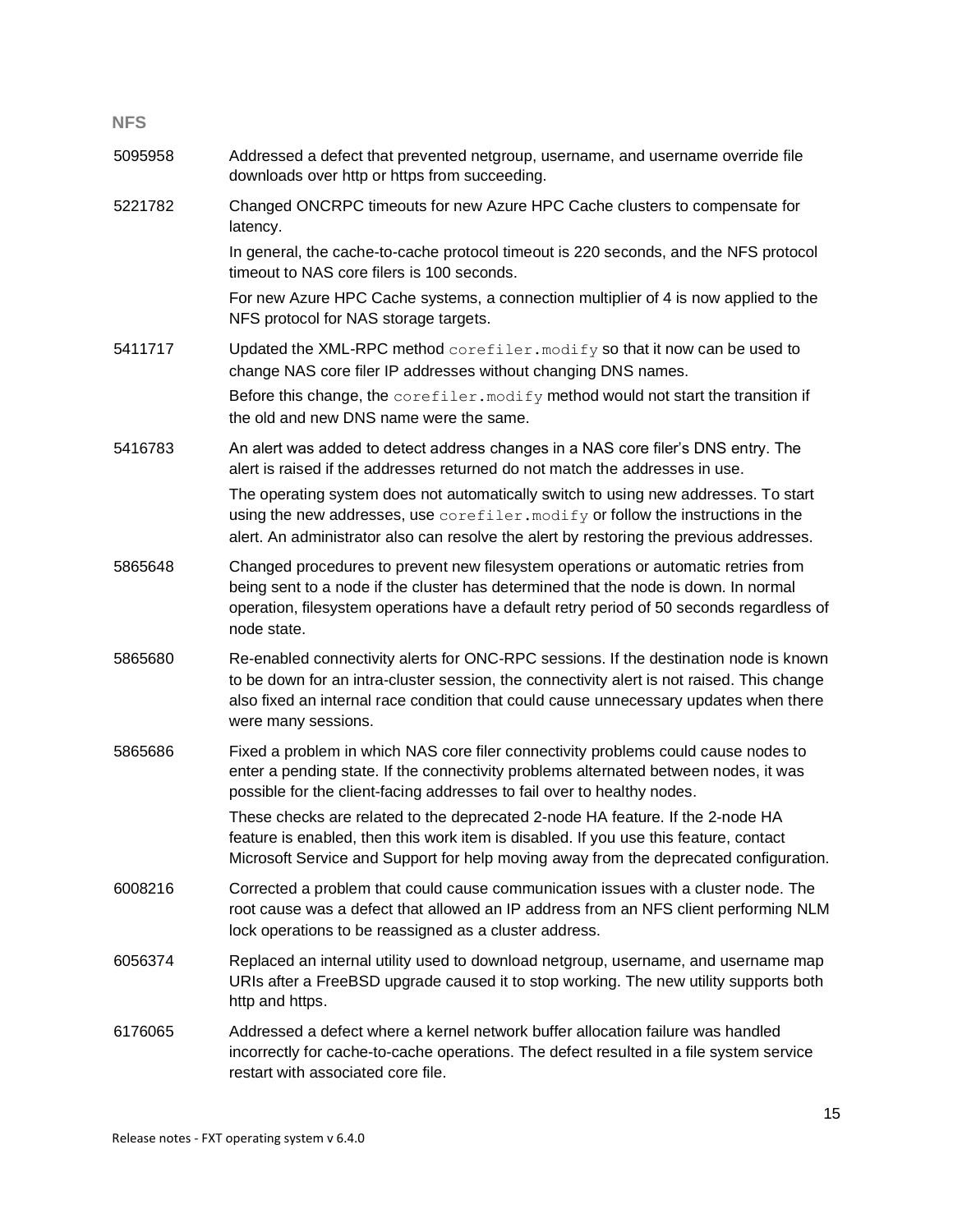| 6200334 | Fixed a problem where a core filer removal could cause the File System Service<br>process to restart with an associated core file. The defect was triggered by a mount<br>protocol response from the core filer that caused a retry while the core filer was being<br>removed.                                                                                                                         |
|---------|--------------------------------------------------------------------------------------------------------------------------------------------------------------------------------------------------------------------------------------------------------------------------------------------------------------------------------------------------------------------------------------------------------|
| 6213403 | An alternative workflow has been added for NAS core filer exports. In this optional<br>workflow, the "showmount" remote procedure call for the mount protocol is not sent to<br>NAS core filers. Instead, the cluster is configured with the specific exports to access<br>using the XML-RPC method corefiler.setMountExports. The cluster periodically<br>probes only the exports that are specified. |
|         | To use this workflow, specify the useSetMountExports option when creating the<br>core filer with the XML-RPC method corefiler.create. Work is in progress to add<br>this option to other configuration interfaces.                                                                                                                                                                                     |
|         | Note: Two related changes are being withdrawn:                                                                                                                                                                                                                                                                                                                                                         |
|         | A previous approach to this solution, work item 5153606, introduced new XML-<br>$\bullet$<br>RPC methods named corefiler. setExportFilters and<br>corefiler.getExportFilters(). These methods have been deprecated.                                                                                                                                                                                    |
|         | A related change, 7244835, gave the XML-RPC method<br>٠<br>corefiler. setMountExports to add multiple exports at once, but this<br>change will be reverted with the next iteration of this feature.                                                                                                                                                                                                    |
| 6213517 | Fixed an error that caused the XML-RPC method nfs. listExports to repeat export<br>discovery even when configured to not retry.                                                                                                                                                                                                                                                                        |
| 6214221 | A change was made to allow NAS core filer exports to use root squash under specific<br>circumstances. Before this change, root squash had to be disabled on NAS core filers<br>for access from both the cluster and vserver IP addresses.                                                                                                                                                              |
|         | Now, you can configure the core filer export to use root squash (with the user ID set to<br>nobody) if your cache meets these criteria:                                                                                                                                                                                                                                                                |
|         | The local directories setting is disabled.<br>$\bullet$                                                                                                                                                                                                                                                                                                                                                |
|         | Cluster and vserver addresses must be included in the core filer export rule.<br>$\bullet$                                                                                                                                                                                                                                                                                                             |
|         | Root squash must be configured the same way in the front-end export rule<br>٠<br>(which controls client access through the cache) and the core filer export rule.                                                                                                                                                                                                                                      |
|         | Root squash is disabled in the default client access policy (export policy) for new<br>vservers. Edit these policies to change the value.                                                                                                                                                                                                                                                              |
| 6529372 | Decreased the execution time for the XML-RPC methods nfs. modify,<br>vserver.addJunction, vserver.modifyJunction, and                                                                                                                                                                                                                                                                                  |
|         | vserver.removeJunction.                                                                                                                                                                                                                                                                                                                                                                                |
| 6529373 | Reduced the amount of time needed to create a NAS core filer. This change modified<br>the XML-RPC corefiler. create method so that it resolves NAS core filer DNS<br>addresses 20 to 30 seconds sooner.                                                                                                                                                                                                |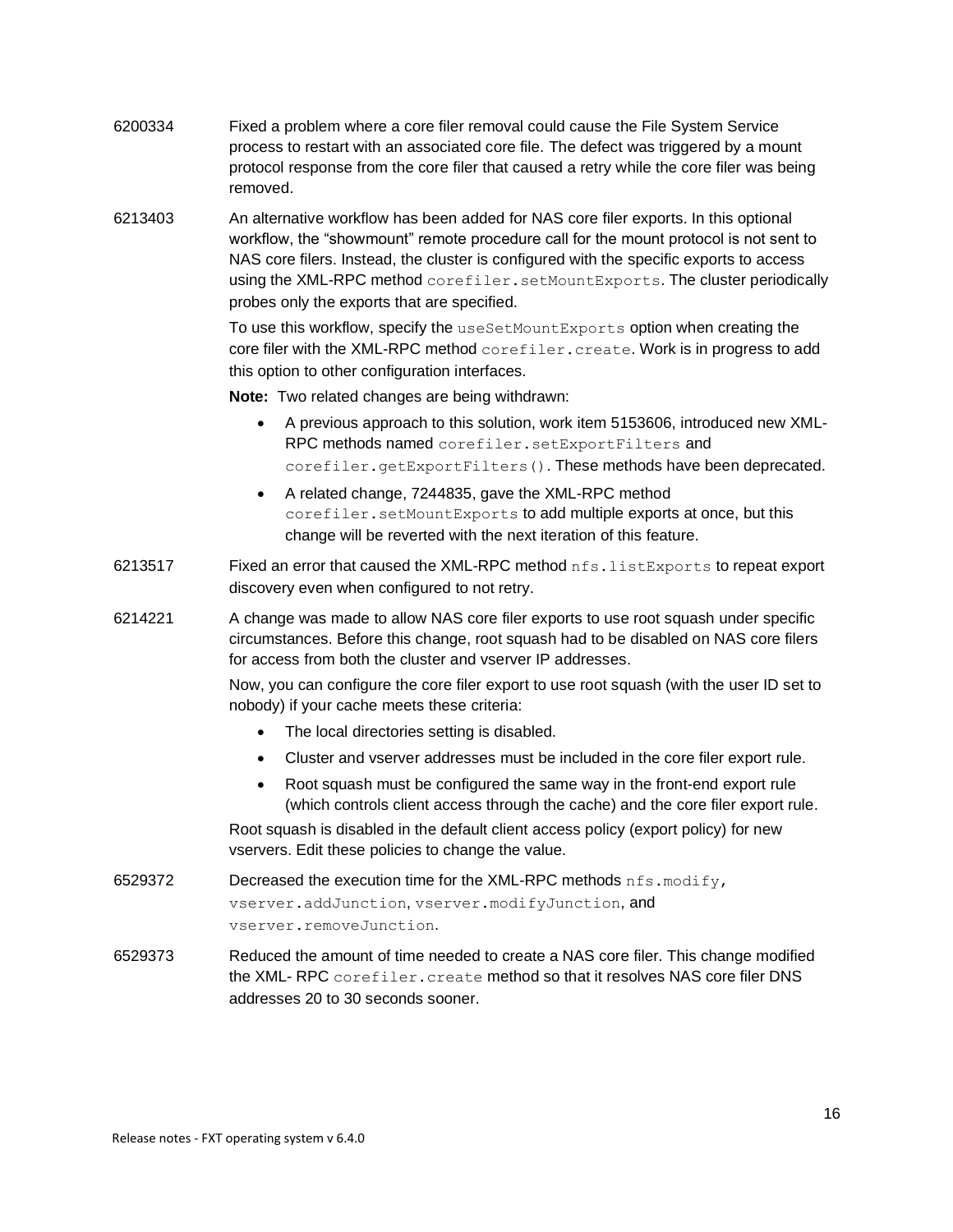| 6529374    | Improved the amount of time it takes to show exports for a newly created core filer that<br>does not use the local directories feature in its cache policy.                                                                                                                                                                                                                                                                                           |
|------------|-------------------------------------------------------------------------------------------------------------------------------------------------------------------------------------------------------------------------------------------------------------------------------------------------------------------------------------------------------------------------------------------------------------------------------------------------------|
|            | This change affects the amount of time between the start of the XML-RPC method<br>corefiler. create and the completion of to the nfs. listExports.                                                                                                                                                                                                                                                                                                    |
| 6529386    | Namespace changes now complete more quickly. Specifically, the XML-RPC methods<br>vserver.addJunction, vserver.modifyJunction,<br>and vserver. removeJunction were updated to take less time.                                                                                                                                                                                                                                                         |
| 7087032    | Fixed a filesystem process restart and core file due to a memory allocation error that<br>caused a failed ONCRPC portmap lookup.                                                                                                                                                                                                                                                                                                                      |
| 7260838    | Lowered the default limits for portmap lookup threads in cloud-based clusters. In<br>hardware clusters, one thread is created per portmap lookup, and the default limit on<br>the number of these threads is 500. Azure HPC Cache systems and Avere vFXT for<br>Azure clusters created with this software have a default limit of 100 portmap lookup<br>threads.                                                                                      |
| <b>SMB</b> |                                                                                                                                                                                                                                                                                                                                                                                                                                                       |
| 5132383    | Fixed an issue related to failed SMB2 signing that could cause an SMB filesystem core<br>file if a client issued a large number of SMB tree requests.                                                                                                                                                                                                                                                                                                 |
| 5132513    | Addressed an error related to SMB access through a path involving SMB symbolic<br>links. In some situations where a symbolic link could not be evaluated, the wrong error<br>code was returned (NT_STATUS_OBJECT_NAME_NOT_FOUND or<br>NT_STATUS_OBJECT_PATH_NOT_FOUND were sometimes returned instead of<br>NT_STATUS_ACCESS_DENIED).                                                                                                                 |
| 5923685    | Updated code to prevent SMB guest access from being enabled by automatic fallback<br>settings after internal failures. If SMB guest access is not disabled, the cluster can<br>have SMB filesystem process restarts, with associated core files.                                                                                                                                                                                                      |
| 5996748    | Fixed a memory leak that could occur when an SMB share disconnected and could<br>lead to a core file.                                                                                                                                                                                                                                                                                                                                                 |
| 5997035    | Removed a defect that could cause the SMB logon service process to enter a bad<br>state after an unrelated core file was generated in a different SMB logon service<br>process. This situation could cause symptoms that included high CPU utilization and<br>excessive log messages (which could lead to system instability if the log partition<br>became full). After this change, the remaining SMB logon service process restarts<br>gracefully. |
| 6111684    | Fixed two issues related to SMB share names:                                                                                                                                                                                                                                                                                                                                                                                                          |
|            | Addressed a defect where share ACLs could persist after a share was deleted<br>and then recreated with the same name.                                                                                                                                                                                                                                                                                                                                 |
|            | Addressed a defect where any SMB XML-RPC method that resolved an AD<br>$\bullet$<br>SID to a name would fail due to a string processing difference between Python<br>2 and 3.                                                                                                                                                                                                                                                                         |